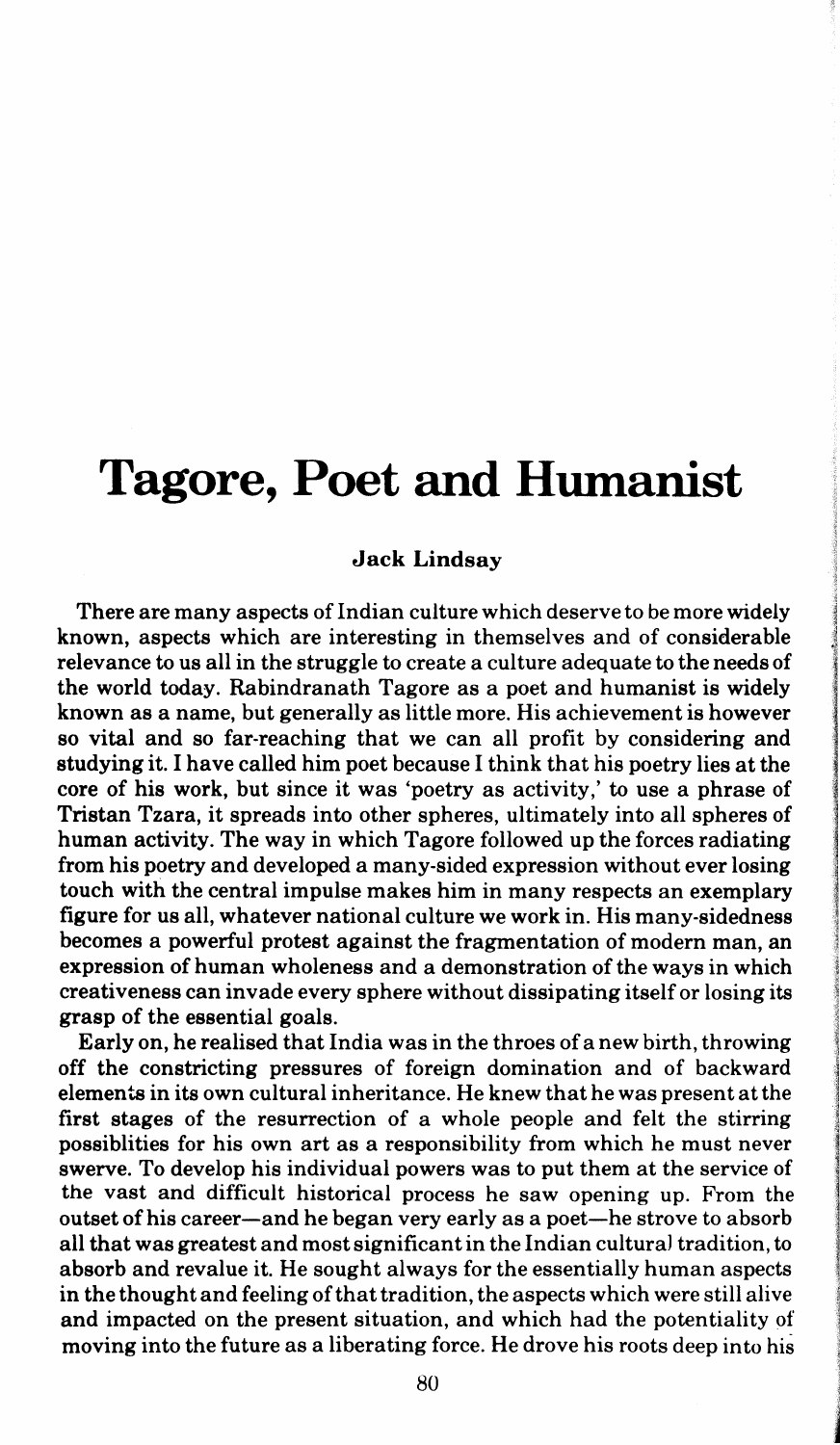home-soil, using his poetic intuition and his philosophic understanding to grasp that element in his people's culture, past and present, which was humanist, which could expand freely and generously, breaking through all bonds that tethered men to limited or sectarian ends. He never paused in seeking for the definitions and expressions which kept a maximum link with the deeply-rooted heritage and which yet at the same time freed men into the quest for a new and enriched brotherhood and happiness.

For this reason he drew all his life profoundly on the people and their culture. He drew on the Vaishnava poems which for centuries had played a powerful part, in Bengal as elsewhere, in cementing popular culture, in enabling people to maintain under crushingly difficult conditions their spiritual heritage, their deepest hopes, their warm love of life. But he drew also on the whole folk culture of Bengal, on the folksongs of the villagers, in which many valuable elements from the higher levels of past civilisations, filtering down, had stably settled. He felt a complete kinship with the folksongs in their sensuous color and direct emotion, their tragic and humorous qualities, their strong feeling for nature in their invocations of the powers of the earth, the air, and the water. Always his spirit lingered, as he put it in *Gitanjali,* 'Where the tiller is tilling the land and the path-maker is breaking the stones.'

But besides Vaishnavism and folksong he drew also on popular Buddhism and Hinduism, vividly alive as they were among the peasants of Bengal. In his dramas, if from one angle he looked to Kalidasa and Shakespeare, he was also remembering the *Jatras,* the itinerant companies who sang and acted, the *kavidal* or poet groups with question and answer in verse, the village shows with episodes from the stories of Rama or of Krishna. Nor did the folk-element weaken with the years. In later plays in prose, which begin with *Autumn Festival* in 1908, wild revellers become a constant feature, sweeping in with their nature-drunken songs.

I am not trying to limit Tagore's sources to these popular elements. A fine scholar, he was versed in the Upanishads, in Kalidasa and Kabir, in the whole of his poetic inheritance from Sanskrit days onwards, as well as in many important aspects of European literature, finding affinities perhaps especially in Shelley and Keats. And he drew on many contemporary mpvements, from the neo-bhakti cult of Chaitanya to the Baul cult with its fight against caste, image-worship and sectarianism. But I feel that we do not err if we consider the folk-elements of supreme importance in the formation of his outlook and method.

In the popular culture of Bengal then, Tagore had a basis to which he could continually return in his long and fertile life as a poet: a basis which could not fail him and to which he remained throughout true. There lay the source of his strength, his energies of self-renewal, his consistent love of life and his unbreakable faith in man.

But though the lyric poet who composed over two thousand songs seems to me the deepest aspect of Tagore, the link which his deep feeling gave him with his people in their pangs of growth, their sufferings and their aspirations, ensured that he would be much more than a lyric poet, that he would seek to dramatise the situation and to set it out in novels, that he would seize every possible form and occasion for presenting the human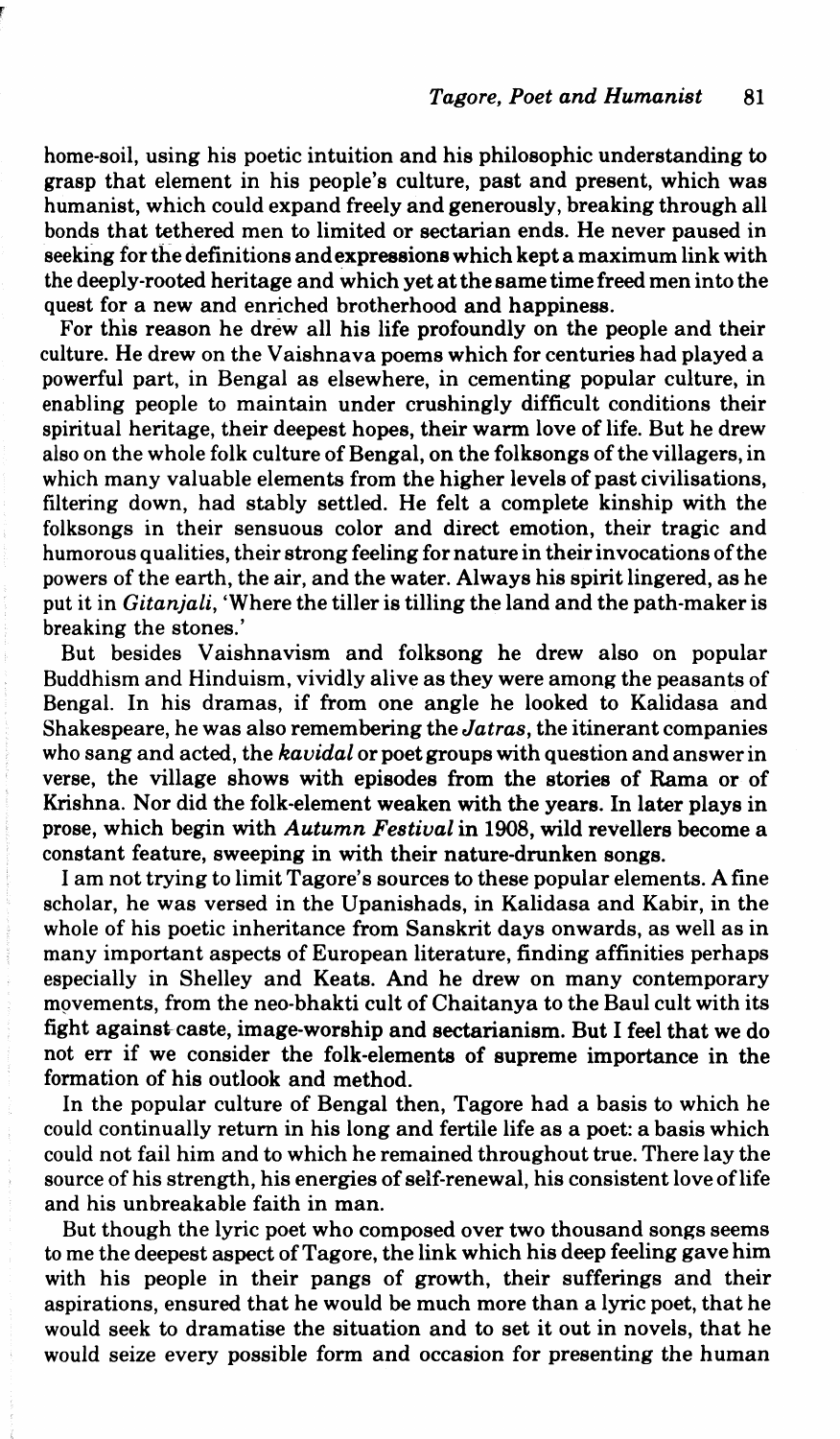scene in all its fullness and complexity. Hence the way in which he proceeded to create artworks and to put his ideas into action on a wide front, as poet, dramatist, storyteller, novelist, artist, actor, singer, composer, philosopher, journalist, critic, publicist, administrator, educationalist, and founder of the Bolpur school which became the nucleus of an international university. The mere listing of his activities shows that we have to deal with a man resolutely opposed to all modem trends of departmentalism, crippling specialisation, fragmentation of the life-process through the rigid division of labour. Tagore's lyrical gifts and his need to find concentrated symbols for the high moments of choice were balanced by his desire to achieve a clear realistic representation of what was going on in the everyday world of men, in the general movement of society. In his poems and plays he tackled many aspects or facets of experience; he found that the necessary complement of his intense delight in life, in the ever-renewed sense of communion with nature, lay in a readiness to attack without fear of consequences everything which clouded or denied happiness and harmony in relationship. This attack he carried out alike in tragic symbolism and in sharp precise satire. The play *Sacrifice* is an example of the first method, with its bitter assault on bigotry and the cult of power-ending in the tragic disillusion of Raghupati before the idol of violence.

Look how she stands there, the silly stone, -dead, dumb,  $blind$ — the whole sorrowful world weeping at the door,  $-$ the noblest hearts wrecking themselves at her stony feet.

But the beggar-girl, whose pet goat he had taken for Kali's service, brings to him the warm sanctities of human love.

As an example of the second method we may take *Signs of Progress,* from *Kalpana,* written 1897-9, in which the poet sees an obsequious crowd waiting. Is it some great national hero that has drawn all the notables? No, 'the sahib who has stuffed his pockets and his belly is going. All these great folk have come to set up his statue and grieve.' Next appears a miserable neglected man. What sin is he expiating? This: he is a poet who has crowned his motherland with deathless praise. Again we see the Durga  $Puj\bar{a}$ , the worship of the national goddess. A mob of poor onlookers are driven away. Why? The businessmen and shopkeepers 'have brought their lotus-feet with vast pomp to the  $Puj\bar{a}$ . The poem ends with a satire on two contrasted but equally wrong-headed ways of tackling the cultural problem. First the patriots, dressed up in European clothes, conduct their meetings in English; then a meek shaven pandit explains complacently how all modern science is hidden and anticipated in the Hindu scriptures and customs, while his educated audience listen in rapt agreement.

But Tagore also felt the need to go further and turn to prose narrative in order to define the main types of the emerging middle and lower-middle class in Bengal. His deep sense of the positive elements of Indian culture was bound up with his indignant insight into the forces that were holding progress back; and he never hesitated to denounce uncompromisingly where he encountered the rule of egoism, inhumanity, sectarianism, money· values, and parasitism. In his novels he strove to set out the full perspective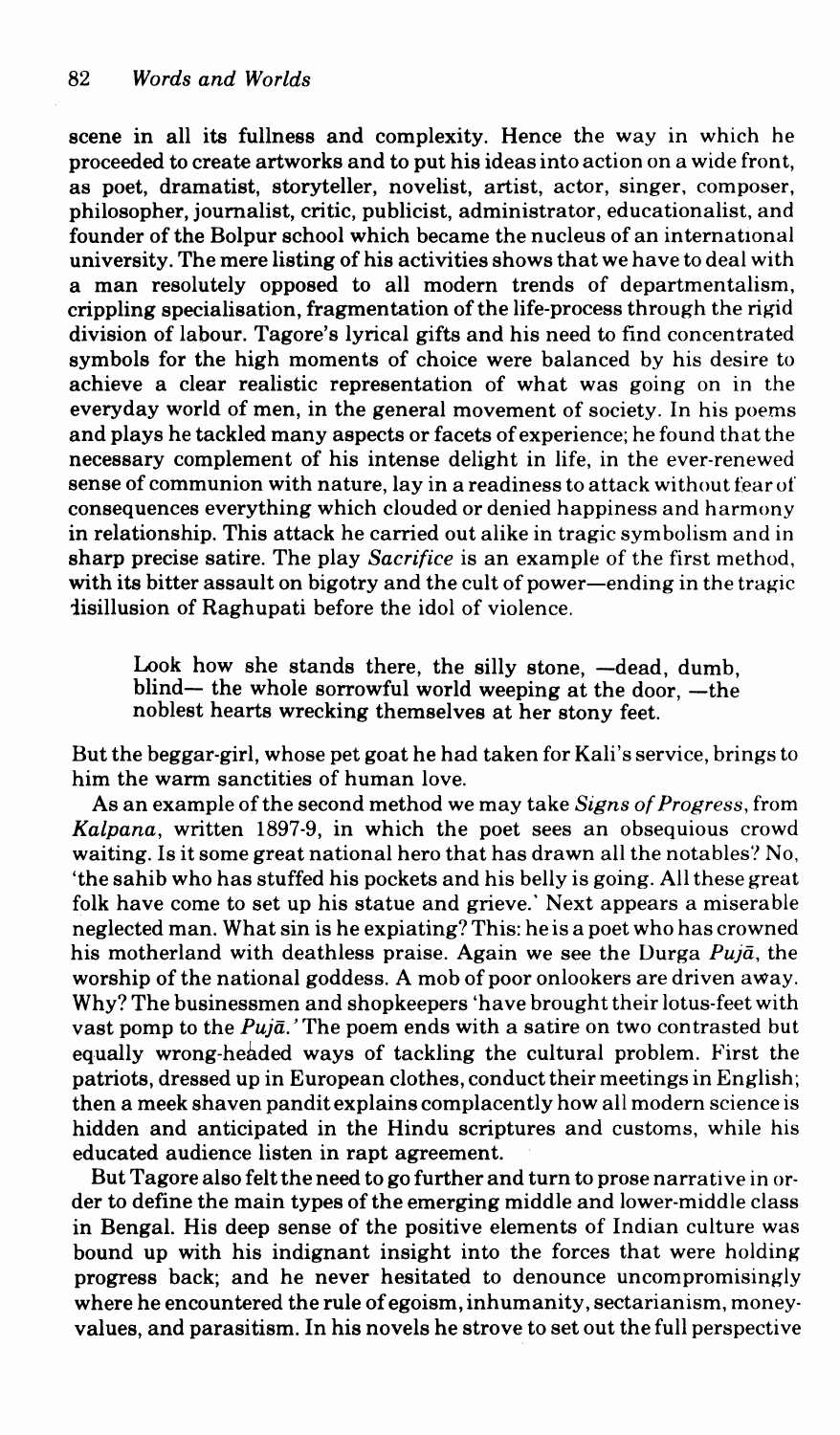of his world, with all its range of good and evil-its men and women fighting for light and freedom or obstructing the advance. He had a profound feeling for that in men and women which seeks truth and goodness; and he saw the individual quests cohering in a collective movement towards human unity-towards the free developments of the most truly human characteristics. But he also saw in the social scene all that was petty, pretentious, false, parochial, corrupt: all the weak mendicant elements bred by the helpless centuries. He set himself to depict the peculiar atmosphere of tension, the prolonged pangs of difficult growth, the whole vast tangle of Indian custom and religion in a process of upheaval and change, confused and powerful and unceasing, under the European impact. And he was able to grasp the underlying pattern because of his sure sense of values, his intuitive and philosophic penetration into essentials. He could estimate the huge oppressive burden of the past because of his clear faith in the future, his definite vision of its contours.

Mulk Raj Anand has claimed that it is with Tagore the Indian novel becomes mature, breaks from folk or medieval bases of story-telling and recital, and achieves the particular density of psychological apprehension which constitutes the novel proper. To make this claim for him is not to belittle the important preparatory work of Bankim Chandra Chatterjee, which at its best has no doubt a greater vigour than Tagore achieved in his prose. Tagore is able to create his fuller and more complex picture precisely because of his greater clarity as to the pattern of movement involved; he sees the present in a wider perspective because he sees also the future travailing inside it. We may add that he owns the gift of maintaining humour m the midst of tragic tension; and that he gives us a wide gallery of Indian typesin his tenderhearted women, his fine old men, his earnest students, his Europeanised philistines. In prose as in verse he has a specially strong feeling for the lot of women. He had shown it early in such explicit forms as the pathetically ironic *Loving Conversation of a Newly- Wedded Bengali Couple,* with its scathing picture of child-marriage; and his novels are rich in feminine portraits.

Who among us (asks Anand) has created that eternal type of the Indian mother as is Anandamoi in *Gora?* or that selfsacrificing devoted girl who tames the priggish Gour Mohan in the same novel? Even Bimala the sincere muddled wife of the liberal landlord Nikhil, in the *Home and the World,*  is relieved in her blind and foolish worship of the manoeuvering firebrand Sandip by the gentle and constant devotion she gives to an ideal. And the village-girl in the *Wreck* shines like a flame in the face of all the oppression of society, forcing the hedonist lover, Ramesh, to respect her even as he longs for his beloved girl graduate from Calcutta. To the end this kind of woman recurs in Tagore's novels: the typical Indian woman, whom Tagore brings before us, sometimes shrill, sometimes gentle and devoted, and always saying: 'I want, I want,' but challenging us, almost accusing us, with the words: 'I constitute one-half of Indian civilisation-the suppressed half.'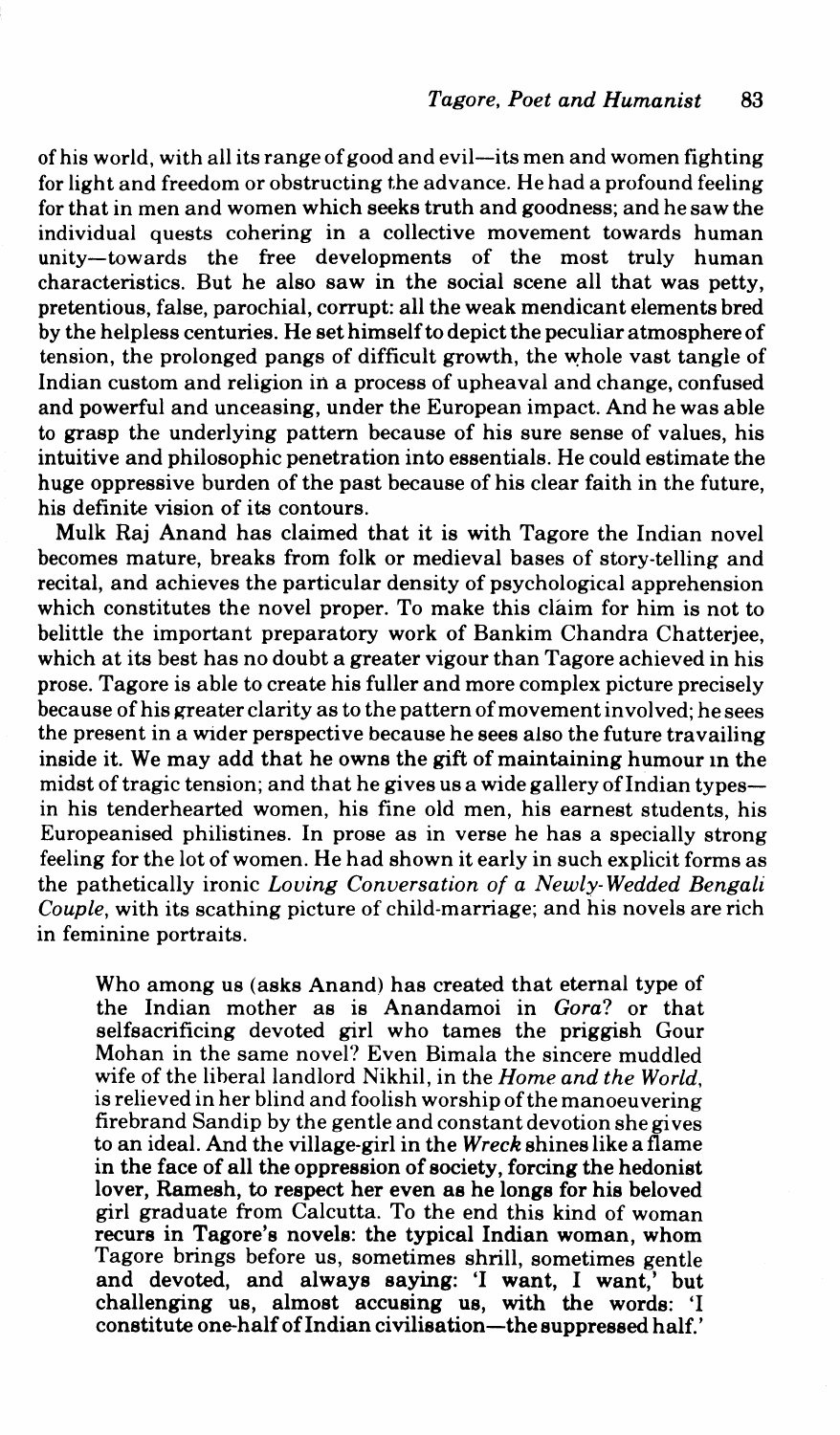It will be clear by now that Tagore's rewrn to the people, his reintegration of the arts and his great range of activities, cannot be considered apart from what I have given as his third main characteristic—his unslackening quest for a new way of life. For here was the dynamic element which bound all his multifarious activities into a living whole and drove him passionately forward. He was always acutely aware of the dilemma of an India poised between old immemorial ways and the disturbing forces of Europe. With all his love for Indian tradition, he never faltered in his respect for the positive elements of Western achievement-though he brought his own critical focus to bear on that achievement, in order to sort out what was positive and valuable from what was deadly and disintegrative. He threw aside many of the ideas and methods of which Europe was proud, and he saw a great spiritual revolution at work in many things which the West itself considered merely material. He was simultaneously a Vaishnavist poet experiencing a rapturous union with all things living, with the whole of creation, and a keen scientist looking to Darwin for his secure understanding of man's place on earth. He saw the limitations of much European science and he wholly rejected the way of life based on the cash-nexus, on turning men into things in a world of fragmented labour. To all questions, Western or Eastern, he brought his touchstone of brotherhood, love, truth.

These may seem large and loose terms; but with Tagore they remain concrete because he is always concerned with definite and real relationships. He does not put the abstractions in the place of reality. Let us take a few of his characteristic utterances:

Egoism is the very root of all sin and suffering, and it can be liquidated only by the feeling of *Maitri,* fraternity, towards the universe . . . Whenever our life is stirred to its depths by Truth, it succeeds in expressing energy in all departments. Then our life comes to be filled, as it were, with a creative ardour.

A passage that succinctly brings out the way he relates brotherhood, community with nature, truth, and creativeness. Such a relating could remain vague, but Tagore's fierce concern for mankind and for India saved him from becoming lost in overlarge concepts. 'Life is being constantly bled white for swelling the girth of that which is not life, which is against life.' There is always an undeceived clarity at the back of his mind.

The cult of riches is inequality. Knowledge, religion, art, all this can be shared and enjoyed; it is not thereby reduced. But money is to be earned by exploiting others, and it is to be safeguarded by denying others. Thence, those who desire wealth, create poverty in their own interests .... When that inequality assumes a dangerous form, the capitalists want merely to ward off the danger by fair means or foul. Hence in the West the more the working class asserts itself, the more it is deceived by a lullaby; attempts made to deceive it by small crumbs of favour.

That passage will suffice to show the realistic application of his ideas. I do not mean that his formulations are all beyond criticism, any more than one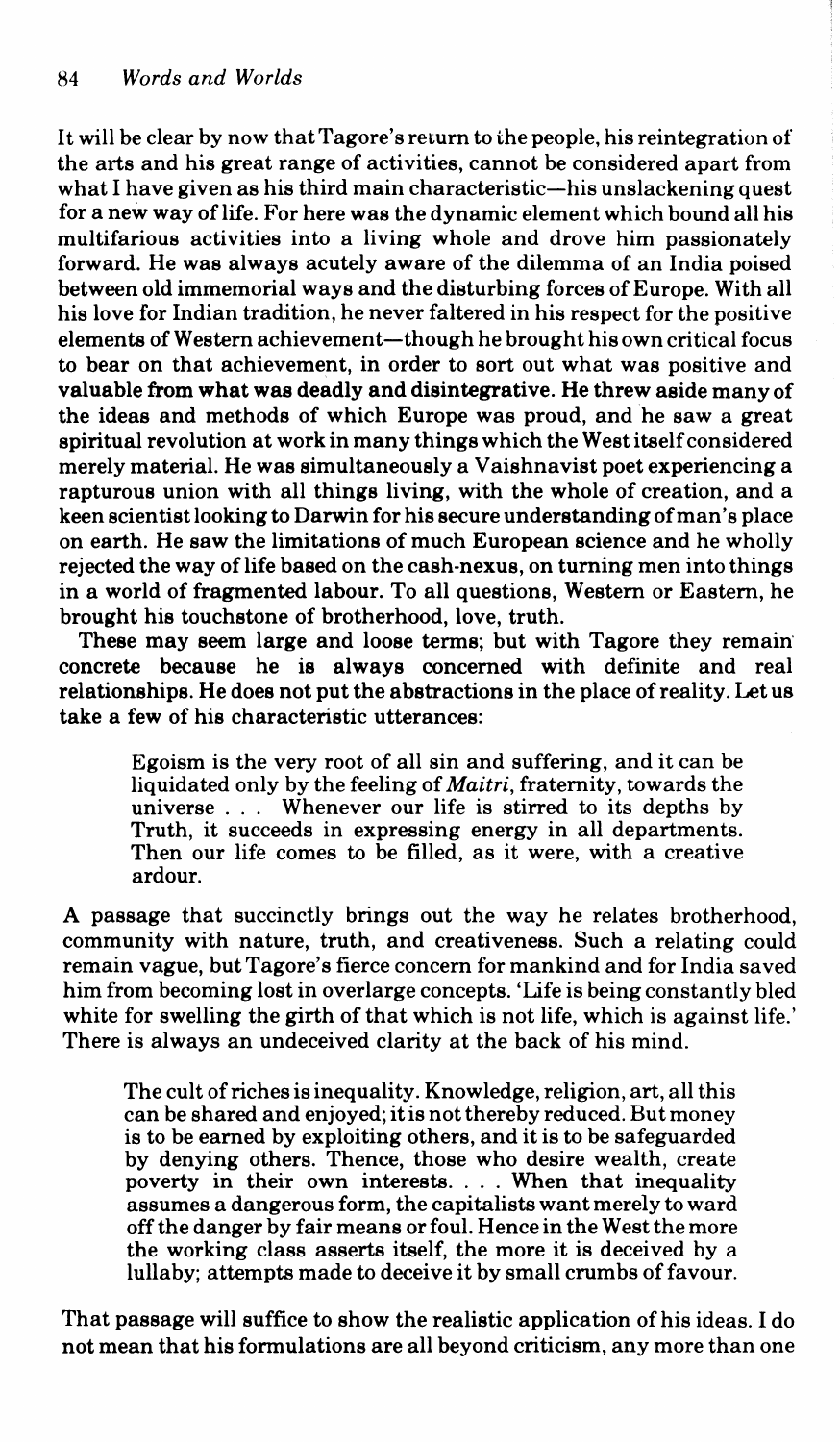could deny the weaknesses of his verse, a cloudy diffuseness at times, an overgeneralised image of nature. But I would claim that his thinking throughout moves along humanist lines, that at all crucial points he is true to his humanism, and that from start to finish we see a genuine struggle to transform Indian culture by achieving a maximum concentration of humanist emotion and thought without losing touch with traditional bases, with the people. I could cite many instances of his clear uncompromising judgement in the face of events-from his 1905 call to the students to go into the villages, to organise and educate there: 'show them how to put forward their united strength', to his calm and anguished statement on the war of 1940:

It is now no longer possible for us to retain any respect for that mockery of civilisation which believes in ruling by force and has no faith in freedom at all. . . . Today my one hope is that the deliverer will be born in this poverty-striken country.

But I have said enough to show how his humanism was compounded of broad moral concepts and a clear-eyed recognition of the real world in all its confusion and complexity, and yet in its stark essential patterns. There is, however, a further point about his philosophic outlook which I should like to glance at, since it involves the method that gives vitality and stability to his poetry, his plays, his novels. This is his strong dialectical grasp of the lifeprocess. In *My Reminscences* he says:

As in all creation, so in poetry, there is the opposition of forces. If the divergence is too wide, or the unison too close, there is, it seems to me, no room for poetry. Where the pain of discord strives to attain and express its resolution into harmony, there does poetry break forth into music, as breath through a flute.

He sees in all process two contradictory forces. It is the contradiction, the finger striking the strings, that produces music. 'When only one ·predominates, there is the sterility of silence.' With his detestation of powerpolitics he fought the attempts to tum Kali-worship into nation-worship, yet he could write: 'When love and force do not go together, then love is mere weakness and force is brutal. Peace becomes death when it is alone, war becomes a demon when it destroys its mate.' He saw life as fulfilling itself in rebellion. The individual must ceaselessly go out from self into a fuller life, from which he returns enriched into himself; freedom lies in ceaselessly deepening the harmony of relationship. Always the stress is on relationship, on process. 'I must come out of the life of habit, the life of compromise, the life of self.'

On these lines he worked out his ideas of the dialectical unity of East and West, of Indian culture and Western science; his ideas of the resolution between Indian universalism of outlook and the many narrow sectarian divisions limiting and distorting its application. Pain and joy he saw as necessary elements in experiences-the conflict ended by joy's triumphant renewal transformation of life.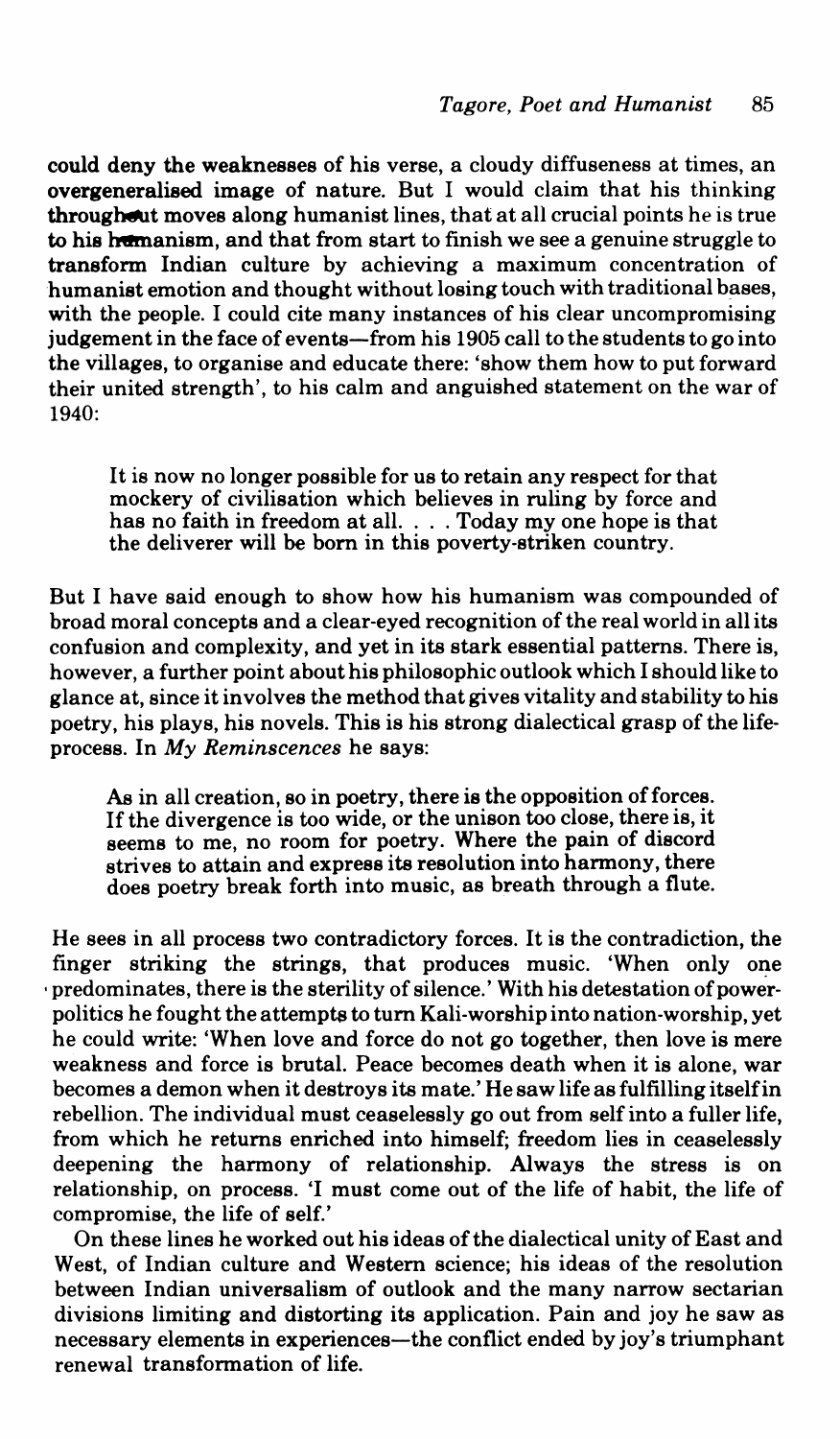The fact that we exist has its truth in the fact that everything else does exist, and the 'I am' in me finds its finitude whenever it deeply realises lt in the 'thou art.' This crossing of the limit produces joy, the joy that we have in beauty, in love, in greatness.

Man is one with nature, but he has separated himself out and must perpetually realise afresh his union with nature's embosoming life. Tagore was deeply aware of the difference between the Indian feeling for nature and the European. 'The West,' he said, 'seems to take a pride in thinking that it is subduing nature, as if we were living in a hostile world where we have to wrest everything we want from an unwilling and alien arrangement of things.' The Indian, in comparison, was unalienated from nature and did not need this aggressive approach.

Yet Tagore confronted the full situation: man's separation as well as his unity with nature. One of his greatest expressions here is the poem *Sea Waves,* written on the loss of a pilgrim-ship with 800 passengers in 1887. The musical energy of the original is lost in translation, but even so, one can feel the flurrying fury and sweep, the tormented rush and recoil, the escalating tension, the profound image of man lost in elemental fury yet preserving intact his spirit of love. 'The mother leaps to destruction. Why to her breast does she still clasp her child?' One is uncannily reminded of Hopkins' *Wreck,* composed on a similar occasion, a poem more richly extended than Tagore's and which reaches the same dialectical conclusion, but with the aid of otherworldly imagery. For Tagore the resolution is purely human.

Love comes and draws to the breast, banishing all fear. Of two Gods is this the eternal double sport, breaking and building? Ever unendingly, victory ever, and ever defeat?

And this brings me to my final point: the way in which Tagore used traditional themes and god-imagery of Hinduism, but cut the themes and the images clean away from all pietistic bases. He changed mythology into humanism. He creates a rich pantheon to symbolise his own inner struggles and the changes rending his people; but he removed the otherworldly connections and thus built the bridge between India's religious past and its humanist future. At the same time he sought to remove the obstructing and divisive factors inside Indian universalism, and to enable India to play her full part in the cultural comity of nations. In that part I believe there must loom large the gentleness, the tolerance, the acceptance of variety-in-unity and unity-in-variety, and the deep unalienated sense of community with nature, which were components of his message.

It has been my life's work to try restore the fullness of life to those of my race who have been deprived of their own proper share of physical and intellectual opportunities and to open the inner path of communication with other nations for the purpose of establishing perfect human relationship which is the real goal of civilisation.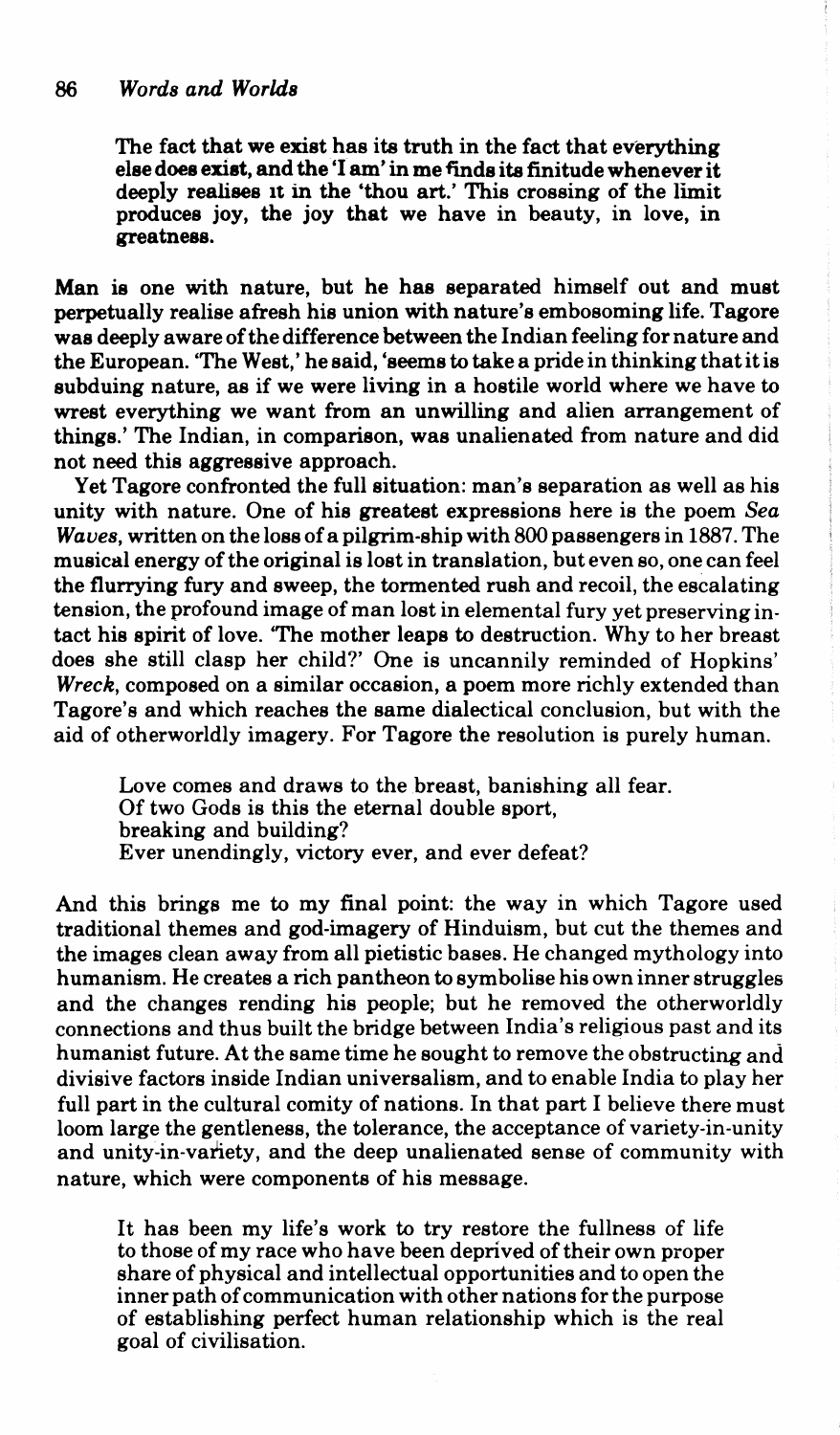And he put ft thus in *Gitanjali:* 

Where the mind is without fear and the head is held high; where knowledge is free; where the world has not been broken up into fragments by narrow domestic walls; where words come from the depths of truth; where tireless striving stretches its arms towards perfection; where the clear steam of reason has not lost 1ts way mto the dreary desert sand of dead habit; where the mind is led forward by thee into ever-widening thought and actioninto the heaven of freedom, my Father, let my country awake.<sup>1</sup>

That formulation perhaps reveals both his strength and his weaknesses. But however we may assess in detail those strengths and weaknesses, we must admit the remarkable degree to which he integrated a complex set of activities inside a great and dynamic purpose, a vision which set up a steady tension between the actual world, realised in its good and its evil, and the concept of human unity. The result was to place the actual world in the stark light of a Day of Judgement and to make the concept of unity concrete, linked at every point with the real potentialities of men. And so Tagore becomes himself the integrated man of the humanist future which he seeks to build. His many-sided unity becomes the pledge of the world to be, the world of human unity in which the fragmentations, distortions and contradictions that dominate our societies of the cash-nexus are all ended. Thus he appears as a portent of equal significance to non-Indians as to Indians. In many ways he is close to William Morris, but he is a Morris set in the Indian situation with its special and enormous possibilities, its tumultuous concatenation of diverse forces. This particular situation increases the fascination of his struggle to gather those forces in a new valid unity, but it does not lessen the relevance of Tagore's life and work to the situation in countries with a very different tradition.<sup>2</sup>

## Notes

- 1. In English Tagore has weakened the last line, which in the original runs literally: 'Strike, Father! Strike with thine own hand! Into that heaven wake this Indian land.'
- 2. This essay is based on the lecture I gave at the Tagore Centenary Celebrations in London on 6th May, 1961. I must once again acknowledge my debt to my friend Mulk Raj Anand for interesting me in Tagore and for helping me to reach such understanding of him as I possess. Anand is himself the outstanding example of an Indian writer who has carried on Tagore's work.

Tagore was acclaimed early by Yeats and by Pound ('the sense of charm is the subtle underflow,' *Fortnightly Review,* March 1913). Most English writers on him have tended to stress his links with English Romanticism: E.